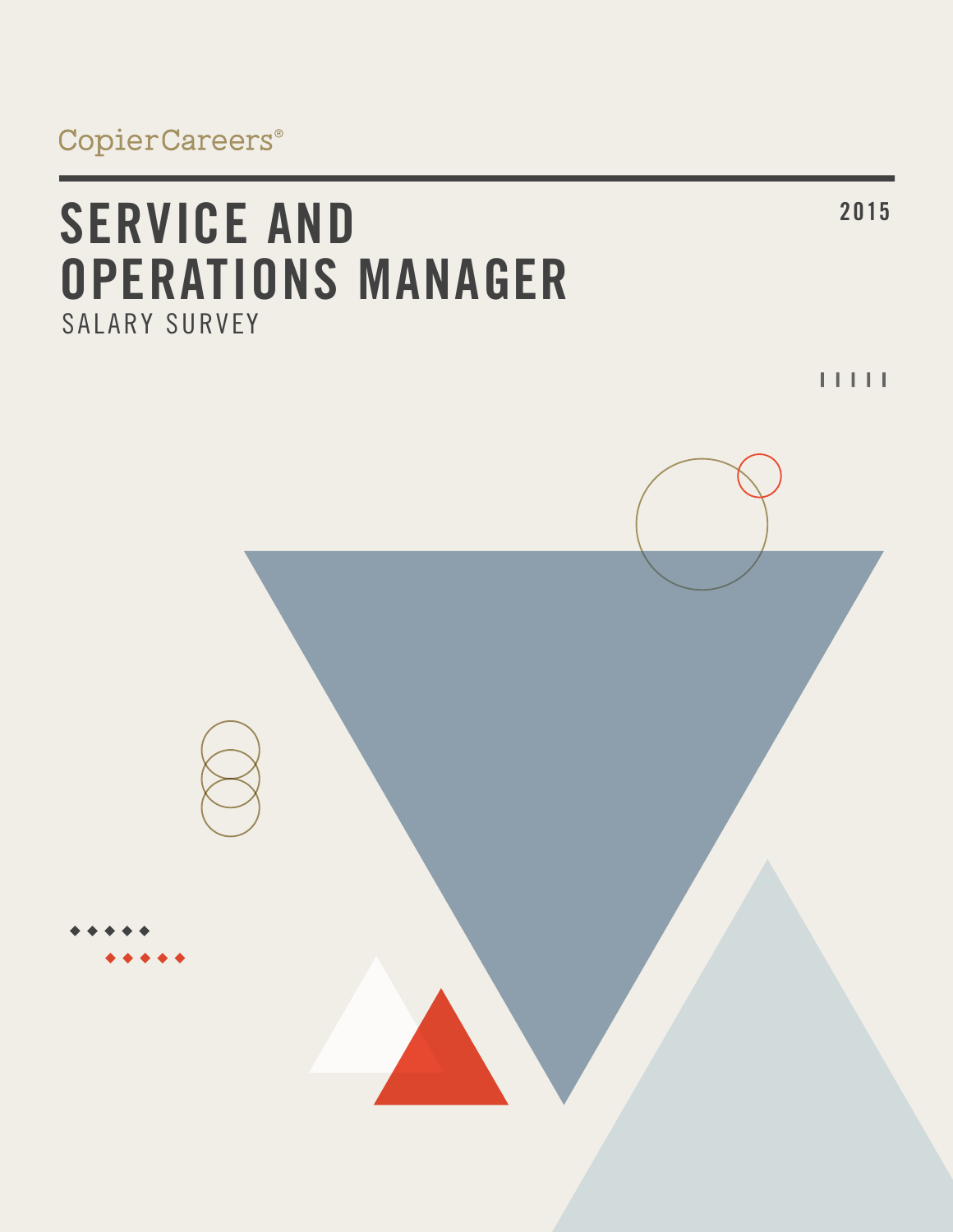



**Over the past five years, managed print and managed network services have completely remade copier dealerships.** In the process, they've also remade copier channel jobs. Our technical skill sets, our sales methodologies, and our approaches to operations and administration have all had to evolve as we've made the switch to solutions-based business models. But the most significant changes may be in the quality of our collaborations.

Now more than ever, sales, service, and operations depend on one another; a failure in one area can have long-lasting, company-wide repercussions, and employees are well aware of how interconnected their departments have become. In just a few short years, the percentage of copier channel managers who say "commitment throughout the company to quality work" is important to them has increased from fewer than 5 percent to more than 50 percent.

"Strong communication between departments has become a priority for dealer principals, sales managers, and service managers," says Jessica Crowley, Director of Recruiting for Copier Careers. "Their success depends on it. And when they can't get the collaboration they need to be successful? That's one of the most common reasons why people in sales manager or service manager positions will begin searching for a new job opportunity."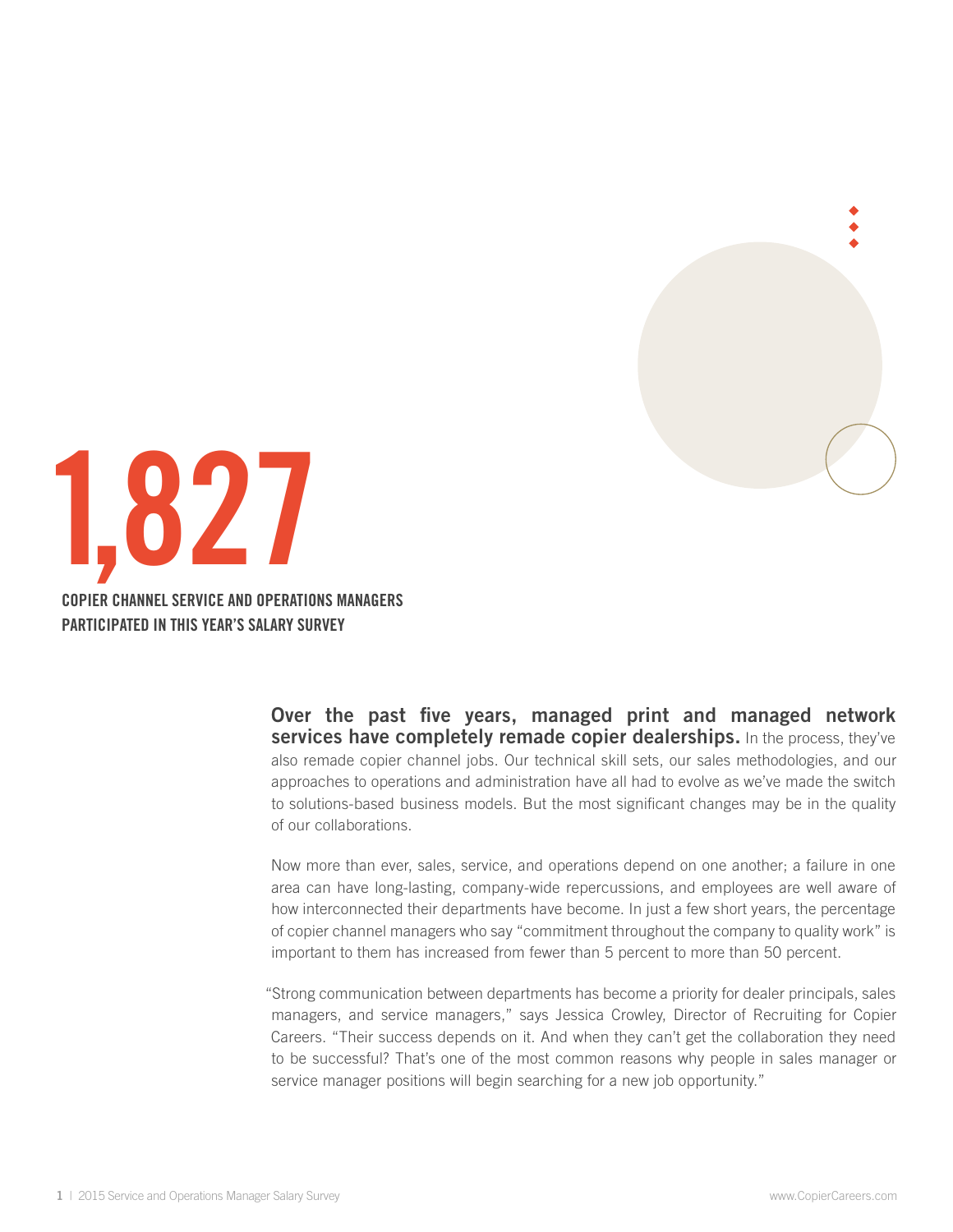

#### **WhAT type of organization do you work for?**



# **For more than a decade, Copier Careers has conducted annual surveys of copier service technicians, sales managers, and service managers.**

**Gender**

In 2011, we added a fourth survey of sales representatives. These surveys track a variety of data and measure how well industry professionals are compensated, how satisfied they are in their careers, and how well their needs align with the needs of industry employers. Our 2015 Service & Operations Manager Salary Survey reflects the responses of 1,827 copier channel service managers, operations managers, vice presidents of service, general managers, and regional service managers who took our online survey during the past year. They work for single-location independent dealerships (17%), multi-location regional dealerships (38%), national sales and service organizations (22%) and OEMs (17%). Another 6 percent list their employer type as "other," a designation which likely includes a significant number of IT and MNS providers.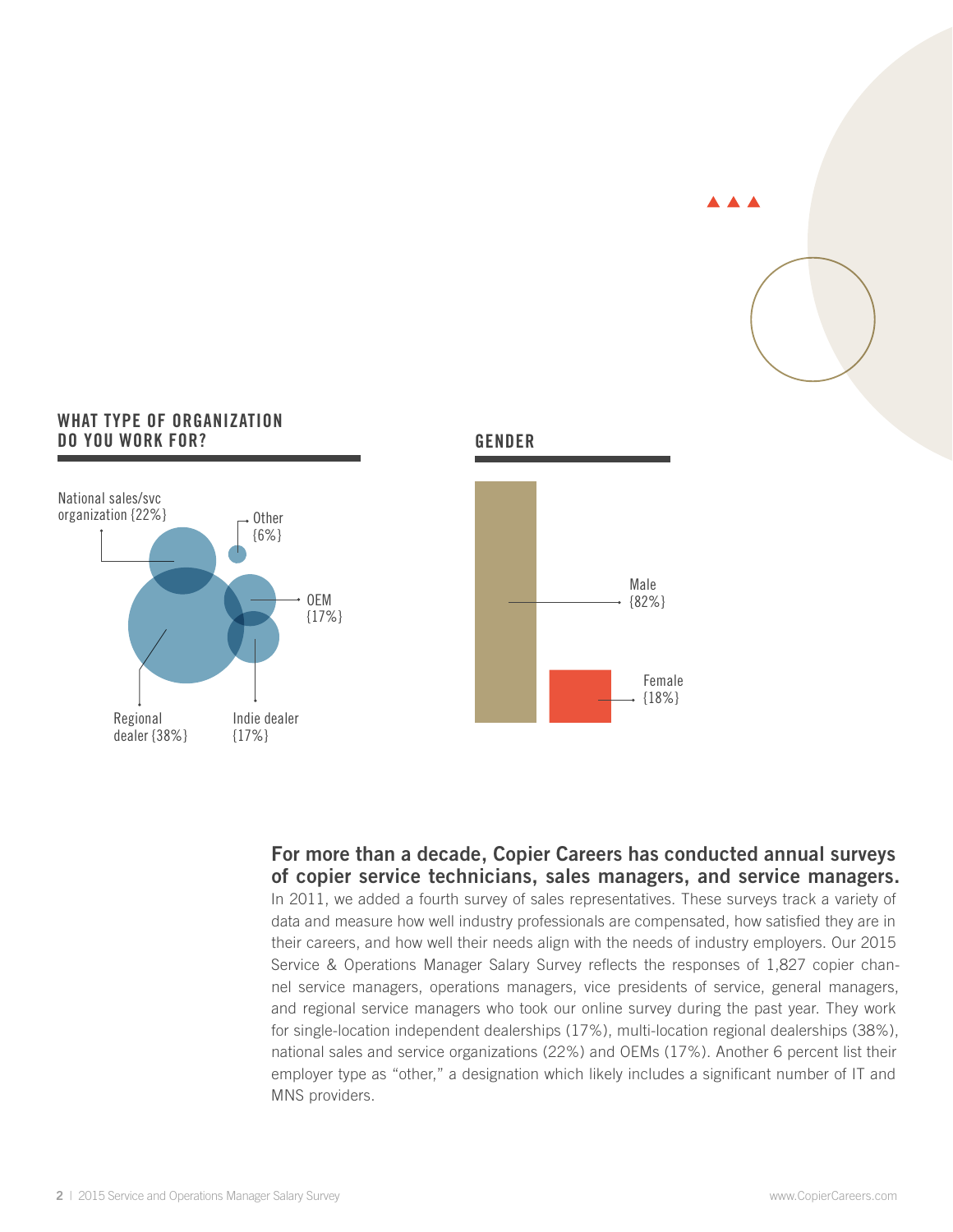

## **Average annual SALARY**

|                             | 2002     | 2004     | 2006     | 2008     | 2010     | 2012     | 2014     | 2015     |
|-----------------------------|----------|----------|----------|----------|----------|----------|----------|----------|
| All job titles              | \$69,025 | \$69,220 | \$70,547 | \$75,554 | \$75,795 | \$78,428 | \$81,332 | \$84,161 |
|                             |          |          |          |          |          |          |          |          |
| <b>Service Manager</b>      | \$59,982 | \$60,099 | \$61,564 | \$67,739 | \$67,008 | \$71,010 | \$74,553 | \$76,267 |
| <b>Regional Service Mgr</b> | \$70,998 | \$69,367 | \$69,990 | \$74,029 | \$72,107 | \$75,002 | \$77,222 | \$78,612 |
| <b>VP</b> of Service        | \$72,300 | \$72,813 | \$74,112 | \$79,621 | \$78,765 | \$79,040 | \$81,318 | \$83,025 |
| <b>General Manager</b>      | \$71,454 | \$71,980 | \$72,899 | \$77,318 | \$78,991 | \$83,201 | \$86,908 | \$89,863 |
| <b>Operations Mgr</b>       | \$70,392 | \$71,840 | \$74,169 | \$79,063 | \$82,105 | \$83,887 | \$86,657 | \$90,037 |

#### **Top non-cash/ indirect cash rewards**

| 1. Health benefits             |
|--------------------------------|
| 2. Company car/car allowance   |
| 3. Certification reimbursement |
| 4. Further education/training  |
| 5. Tuition reimbursement       |

## **Top BONUSES/CASH REWARDS**

- 1. Personal performance
- 2. Company profit sharing
- 3. Certification/training
- 4. Project milestone completion
- 5. Signing bonus

**After a few years of slow growth, average salaries for service managers have picked up**, increasing from \$81,332 in 2014 to \$84,161 in 2015. Service managers also report receiving around \$26,000 in additional non-cash and indirect cash rewards and \$8,000 in stock options. By job title, operations managers earned the highest salaries (\$90,037), followed by general managers (\$89,863), vice presidents of service (\$83,025), regional service managers (\$78,612), and service managers (\$76,267).

We also saw small increases this year in the percentage of respondents who received various types of benefits from their companies. Ninety-nine percent of respondents benefit from company-sponsored health insurance plans, 97 percent have a company car or a car allowance, 51 percent were reimbursed for certifications, and 35 percent received reimbursement for further education or training. In addition, 76 percent of copier service managers were given performance bonuses in the last 12 months and 68 percent participated in company profit sharing programs.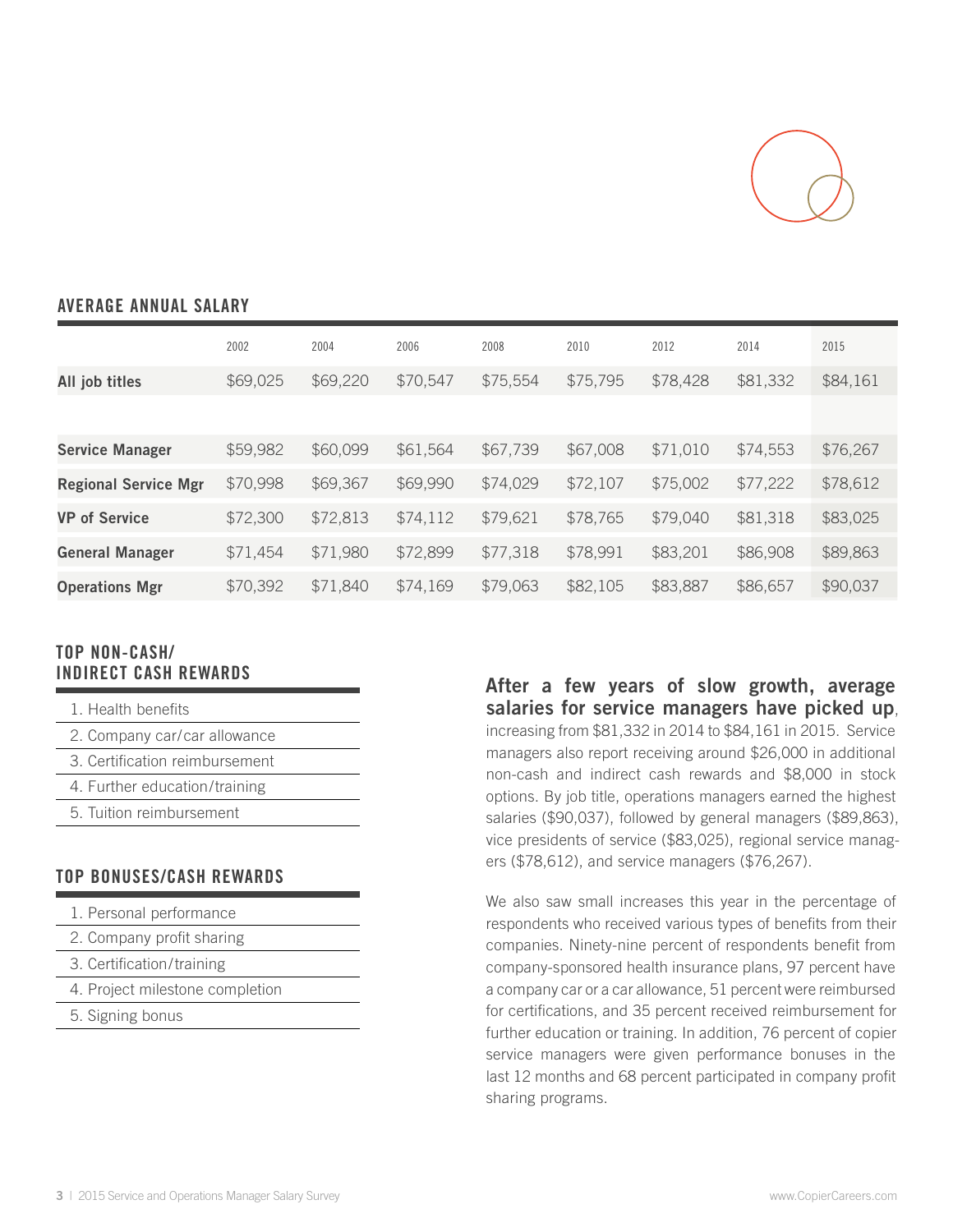

#### **Satisfaction with compensation package Overall satisfaction**



#### **Between 2002 and 2015, the average number of hours service and operations managers work increased by more than 20 percent.** Today's service managers work an average of 59 hours per week, compared to 49 hours a decade ago. We believe this change, like

many others, has its genesis in solutions.

"As recently as five years ago, the industry standard was a two day turnaround time for repairs," says Paul Schwartz, president of Copier Careers. "And when dealerships were servicing standalone copy machines, that was an acceptable timeframe. But now that they're managing networks, response time has to be closer to two hours than two days, because when the network goes down, everything goes down. As a result, the copier channel has had to shift from a 9-to-5 mentality to a 24/7 mentality."

Service managers are not the only people whose hours have increased. Sales managers and service technicians—the other two categories of employee whose hours we track—are also working much longer hours now than they did before the MPS & MNS era. Until something else comes along to disrupt this pattern, the 60 hour work week for managers will likely remain the new normal.

#### **Average Hours worked per week**

| 2002 | 48 |
|------|----|
| 2004 | 49 |
| 2006 | 49 |
| 2008 | 51 |
| 2010 | 52 |
| 2012 | 52 |
| 2014 | 58 |
| 2015 | 59 |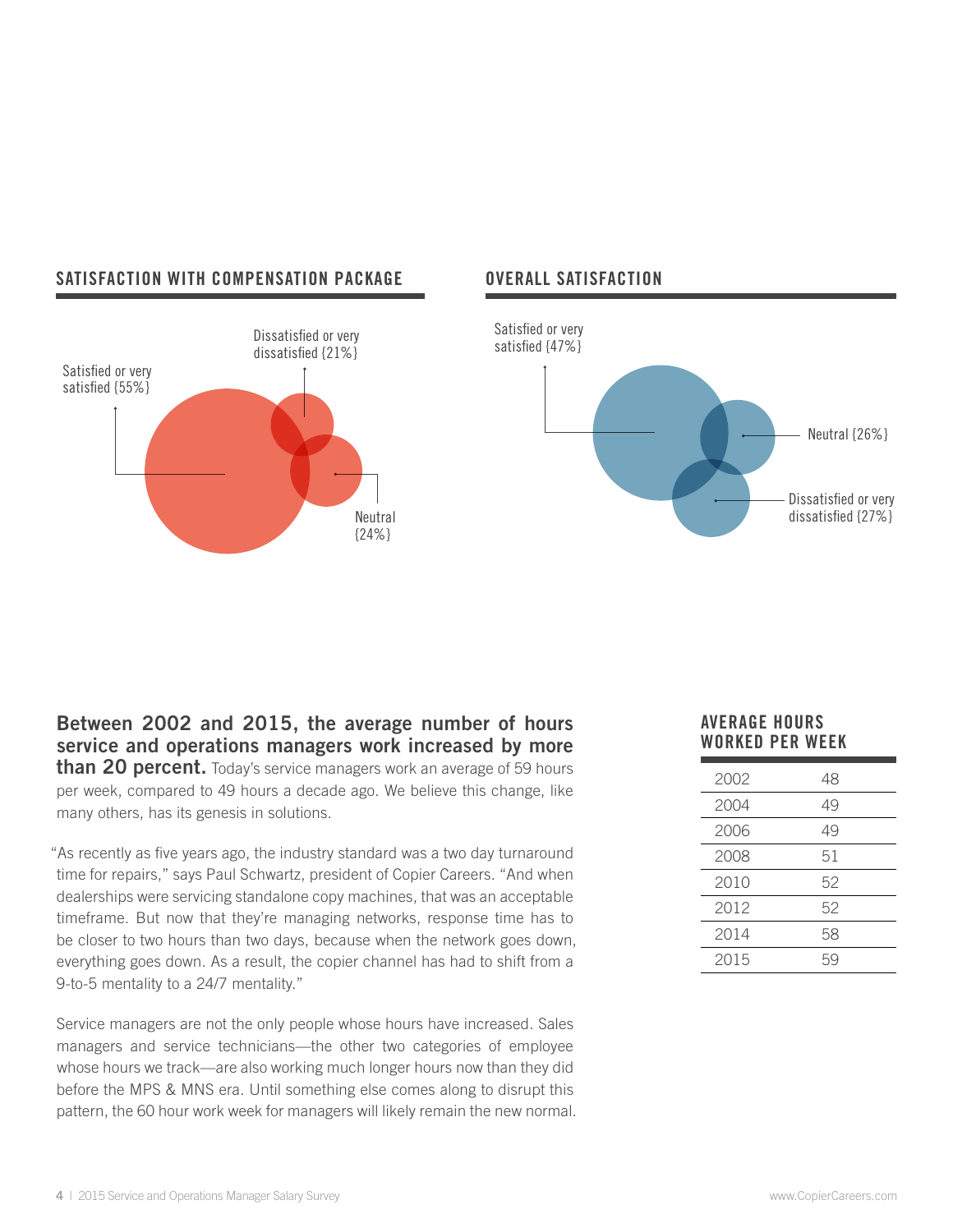**EXAMPLE SET THE SET WORK NETWORK GOES DOWN, EVERYTHING GOES DOWN. AS A RESULT, THE COPIER CHANNEL HAS HAD TO SHIFT FROM A 9-TO-5 MENTALITY TO A 24/7 MENTALITY.**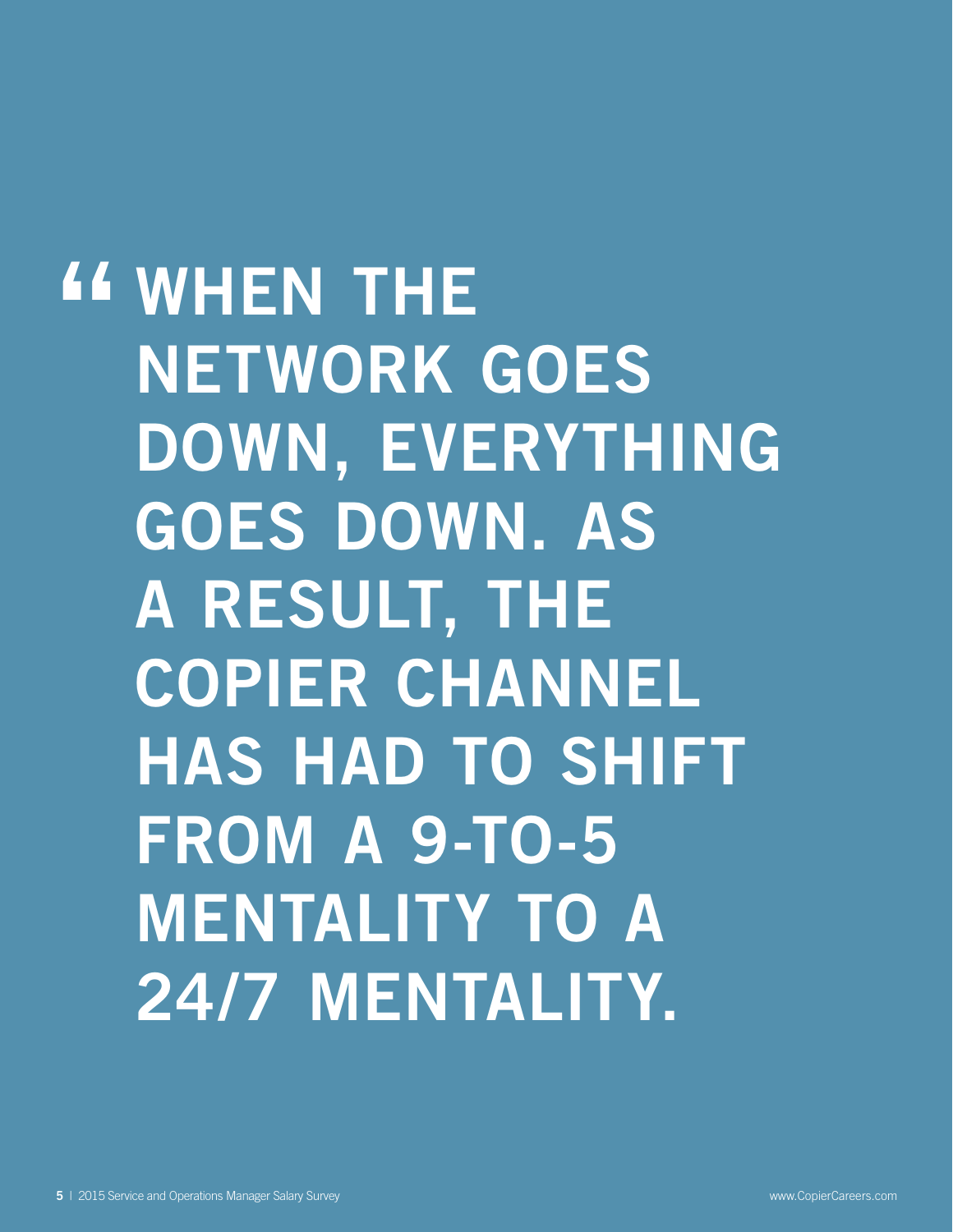# **ONLY 17 PERCENT OF SERVICE MANAGERS SAY THEIR COMPANIES DO AN EXCELLENT OR GOOD JOB OF ATTRACTING NEW EMPLOYEES.**

#### **TOTAL NUMBER OF YEARS IN COPIER INDUSTRY**

| 2002 | 23 |
|------|----|
| 2004 | 23 |
| 2006 | 25 |
| 2008 | 23 |
| 2010 | 25 |
| 2012 | 23 |
| 2014 | 19 |
| 2015 | 16 |

# **Over the past few years, the length of time copier service managers have worked in the industry has declined rapidly.**

From 2002 (the first year we conducted our salary survey) through 2011, the average amount of time a service manager had worked in the industry hovered between 23 and 25 years—meaning that, in many cases, the person in the service manager position was approaching retirement age. Around 2012, however, that number began to fall, and today the average copier channel service manager has been in the industry for only 16 years. In other words, the average age of the service manager has fallen significantly: we're looking at people in the middle of their careers, rather than at the end.

"We've seen a pretty clear generational shift when it comes to the service manager role," says Crowley. "Over the past few years, a lot of the break/ fix-oriented service managers have either retired from the industry or been replaced by someone with a better handle on how to run a solutions-based service organization. There's been a definite changing of the guard."

An additional change, which may also relate to this generational shift, lies in the willingness of service managers to participate in the job market. In 2002, a third of all copier service managers said they were not currently looking for a job with a different employer. Today, only 3 percent say they're not looking.

"The days of cradle to grave employment are over," says Schwartz. "Service managers are still an incredibly stable category of employee. They do not change jobs frequently, and when they do it's typically for a very good reason. However, we've noticed that service managers today are a bit more open to new opportunities than they were five or ten years ago."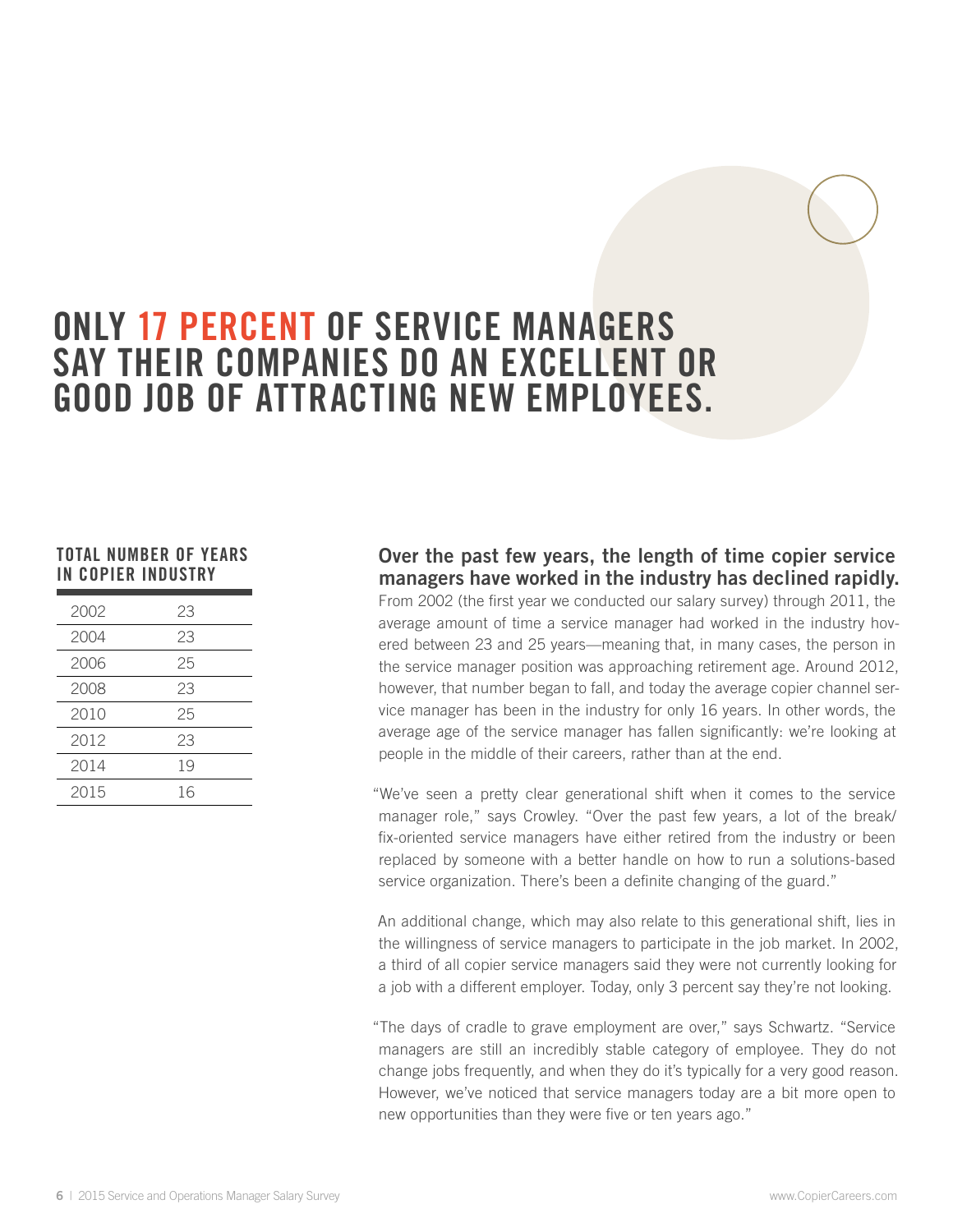#### **Are you looking for a new job?**



# **WHY ARE YOU LOOKING FOR A NEW JOB?**

- 1. Want higher compensation
- 2. Job market opportunities are too good to pass up
- 3. Seeking a more dynamic company
- 4. Don't like my present company's management or culture
- 5. Want more interesting work

# **WHich job-related issues matter most to YOu?**

- 1. Benefits
- 2. Base pay
- 3. Company's understanding of the importance of IT
- 4. Bonus opportunities
- 5. Ability to work on creating new innovative IT solutions
- 6. Financial stability of company
- 7. Understanding the company's business strategy
- 8. Ability to work with leading edge technology
- 9. Job stability
- 10. Seeing how my job helps achieve company goals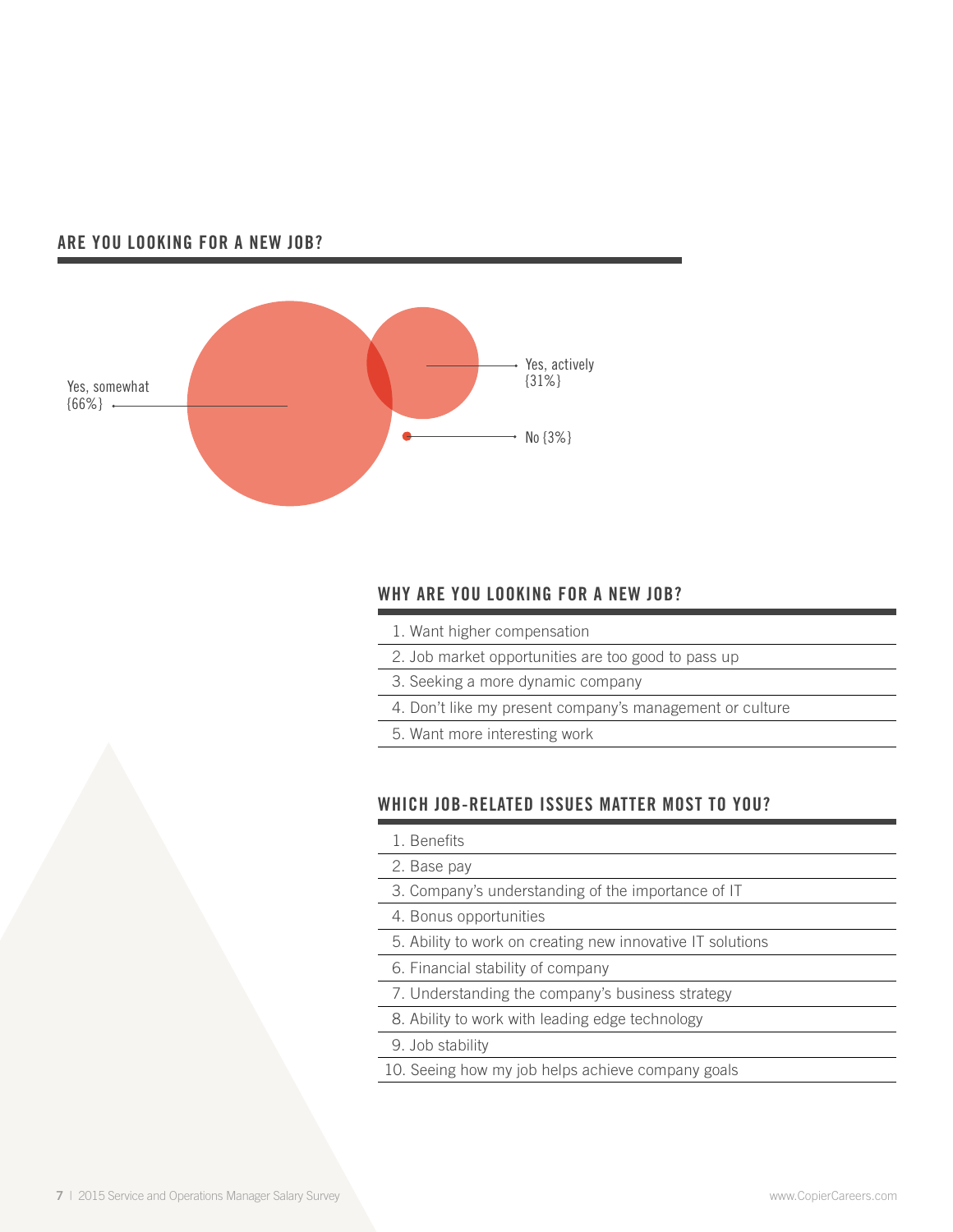**As we mentioned in our 2015 Service Technician Salary Survey, for years the industry has been facing a shortage of qualified hybrid technicians**—people with both break/fix and networking skills—and dealing with this shortage presents serious recruiting, training, and retention challenges for service and operations managers.

"We have to remember that MPS and MNS emerged at the exact same time that the Great Recession was happening," says Schwartz. "So, at the point when our industry really needed to be training in new hybrid technicians, dealerships and manufacturers were instead running their operations as lean and mean as they possibly could, and were relying on senior staff—rather than new hires—to keep things going. Now that the economy has improved, our clients would love to hire additional technicians for bench strength, but there simply aren't enough qualified people to go around. To maintain the staffing levels they need, service managers have to put constant energy into recruiting and training their technical staff."

The other area where service managers need to invest significant energy is in carving out a role for themselves, their staff, and their organization in this new solutions-based world. Which is just as challenging as it sounds.

"The service side of this business has completely changed over the past few years, and the service manager is at the center of these changes," says Crowley. "For the most part, dealerships have figured out how to adapt to the new business model. Now the challenge for service managers is to figure out how they can help differentiate their companies from the competition, explore how they can use the staff they have to support the sales team, and define what changes they need to make to move the organization forward and stay ahead of their customers' needs. It's an increasingly strategic role, and it requires service managers to stay on top of where the industry is headed."